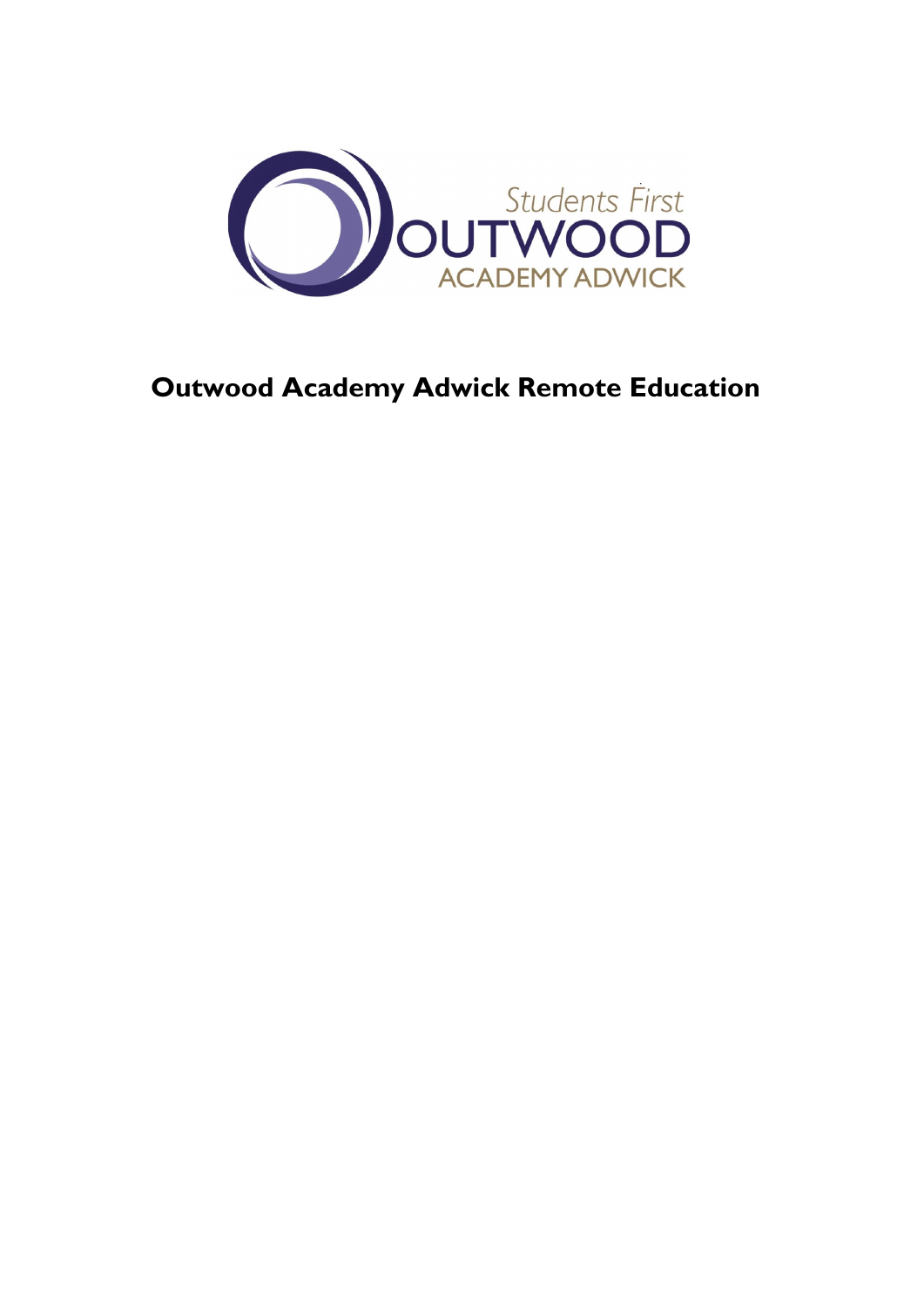#### **Remote education provision: information for parents**

This information is intended to provide clarity and transparency to students and parents or carers about what to expect from remote education if local restrictions require entire cohorts (or bubbles) to remain at home.

For details of what to expect where individual students are self-isolating, please see the final section of this page.

## **What should my child expect from immediate remote education in the first day or two of students being sent home?**

Remote learning will for most students be accessed through Google Classroom. Teachers will be aiming to teach the vast majority of lessons live and we intend to offer the full breadth of our curriculum to our students. For some students, in discussion with school, there may be support for accessing devices to give the access required and for some, with specific needs, there may be a modification to provide tailored resources, such as printed work packs, should that be necessary.

## **Following the first few days of remote education, will my child be taught broadly the same curriculum as they would if they were in school?**

We teach the same curriculum remotely as we do in school wherever possible and appropriate. However, we have needed to make some adaptations in some subject areas by merging remote learning groups in order to be able to staff the Vulnerable Children/Critical Worker Children students' provision adequately.

In specialist subjects we have looked carefully at how best they can be taught, and examples include: PE where a range of practical activities are offered to be completed during the remote lesson such as a workout, a dance routine or skills challenges. In Food Technology videos are used to show skills and allow students to get active and bake.

In Music we follow the same scheme of learning as if students were in school. Opportunities for practical work are selected carefully during remote learning such as drafting, annotating and performing which is then shared with the teacher through Google Classroom for feedback. In addition, the opportunity is taken to watch live music as part of the lessons.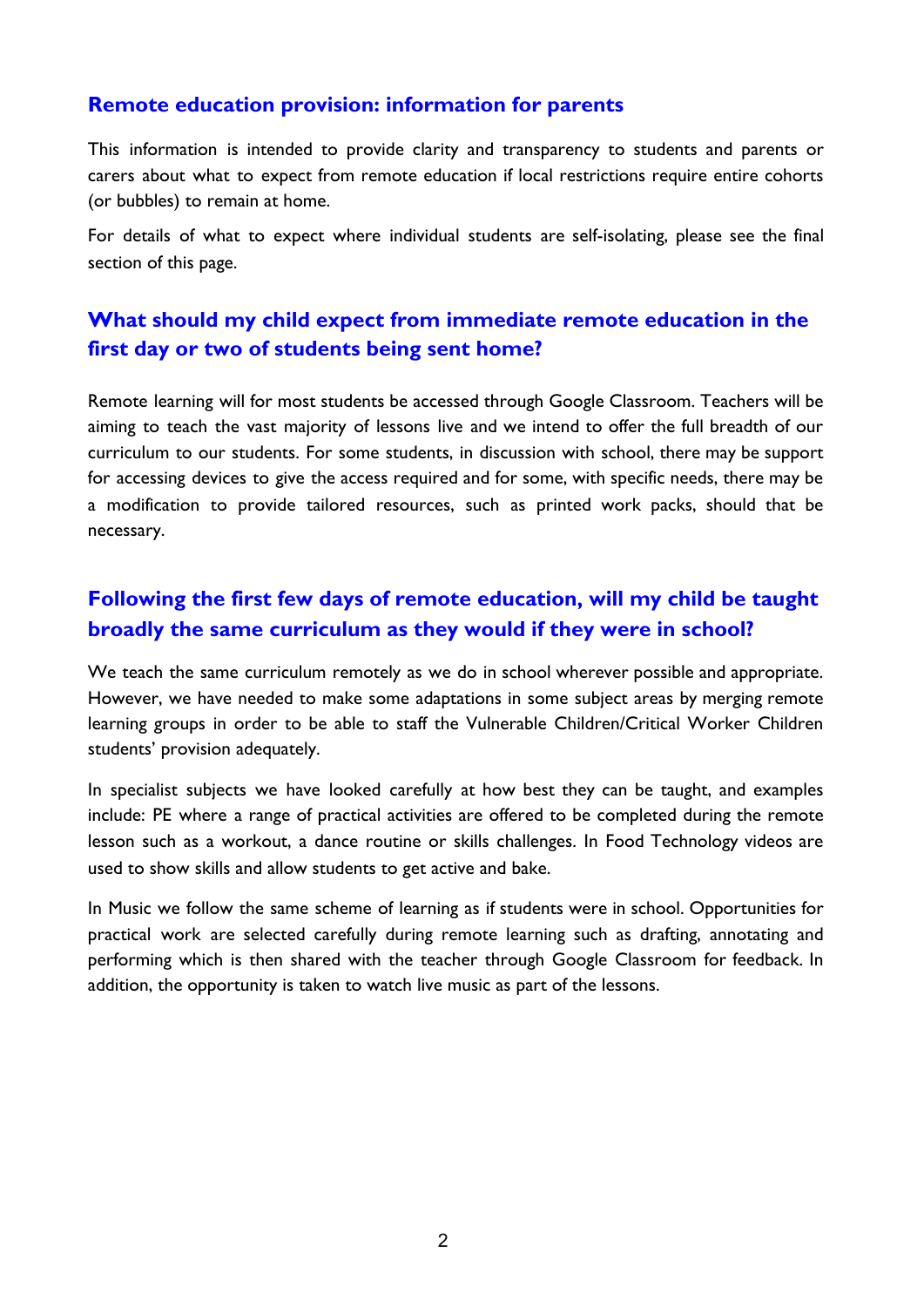## **Remote teaching and study time each day**

## **How long can I expect work set by the school to take my child each day?**

We expect that remote education (including remote teaching and independent work) will take students broadly the following number of hours each day:

| Secondary school-aged students not                                                | We will be providing the full timetable                                                                                                                                                                                                                |
|-----------------------------------------------------------------------------------|--------------------------------------------------------------------------------------------------------------------------------------------------------------------------------------------------------------------------------------------------------|
| working towards formal qualifications                                             | provision of $5 \times 1$ hour lessons and a 20                                                                                                                                                                                                        |
| this year                                                                         | minute tutor time per day.                                                                                                                                                                                                                             |
| Secondary school-aged students working<br>towards formal qualifications this year | We will be providing the full timetable<br>provision of $5 \times 1$ hour lessons and a 20<br>minute tutor time per day. There will<br>also be additional intervention time<br>offered in the after-school enrichment<br>slot as we would normally do. |

## **Accessing remote education**

## **How will my child access any online remote education you are providing?**

The platform we are using to provide remote education is G-Suite and in particular the Google Classroom element. Staff and students have also become more secure in their use of Google Meet (video conferencing) and functions within that such as Jamboard, polls, the chat function and other Google applications such as docs, sheets and slides.

In addition to this we have the range of externally provided online resources used to support students' progress in subjects. These include Hegarty Maths, GCSE Pod, Lexia, Sparx, and Accelerated Reader. We also provide access to Trust based revision websites for GCSE and A Level subjects and Trust Subject Director led lessons shared through our restricted YouTube channel which have a very comprehensive bank of pre-planned and recorded video lessons.

# **If my child does not have digital or online access at home, how will you support them to access remote education?**

We recognise that some students may not have suitable online access at home. We take the following approaches to support those students to access remote education:

We will work tirelessly with our Trust to ensure we have sufficient DFE devices to issue or lend Chromebooks to students as well as redirecting internally sourced devices and Local Authority devices.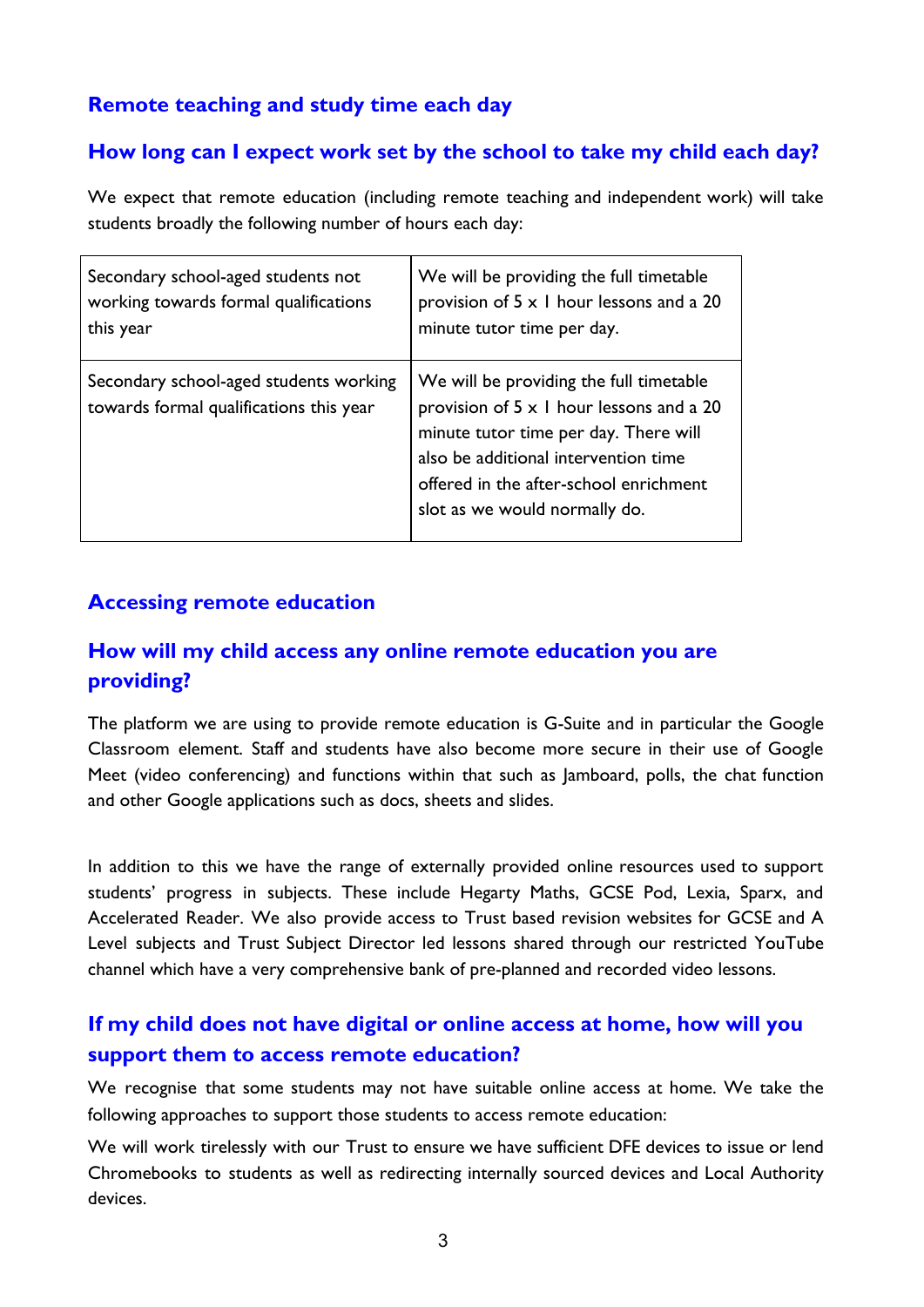Where possible and appropriate we will keep parents and carers informed about where they can find more information.

We will also use our safe and well calls system and our remote learning access calls (completed by Learning Managers) to identify students and families where provision does not meet a suitable standard to access remote learning effectively. However, following the Government announcement on 06/01/21 students who cannot access remote learning due to a lack of suitable device can join our in school provision.

Devices will be issued following identification of need. The allocation of a device and the confirmation of collection is through our Visitor Reception. We will contact you to arrange a collection. Where possible access to or the ability to lend devices that enable an internet connection (for example, routers or dongles) will be processed, and also there will be communication on our website as to where parents and carers can find more information.

Due to reduced staffing levels we have advised families to contact the academy using the enquiries@adwick.outwood.com email address which is monitored constantly, during working hours, by administrative staff either in school or at home. For IT specific issues relating to remote learning we also have a Google form on the academy website which is monitored daily; https://forms.gle/scrzFxarzCvBS6gk7 .

Pupils can submit work to their teachers by dropping it off at the academy or posting it if they do not have online access. In certain circumstances it may be possible for work to be collected by academy staff. Examples here include exam subject students and also some of our SEND students.

## **How will my child be taught remotely?**

Our preferred method for teaching is live lessons as we believe this keeps the continuity of contact, albeit remote, between staff and students going. It also allows for other important facets of the provision such as praise and instant feedback. We have moved "Star Students" and a multitude of other praise & reward initiatives onto the remote learning platform so that we can demonstrate our appreciation of student & staff efforts and to share outcomes with parents, carers and our wider academy community.

Examples of our remote teaching approaches include:

- Live teaching (online lessons)
- Recorded teaching (e.g. video/audio recordings made by teachers, Subject Directors from the Trust)
- Printed paper packs produced by teachers (e.g. workbooks, worksheets)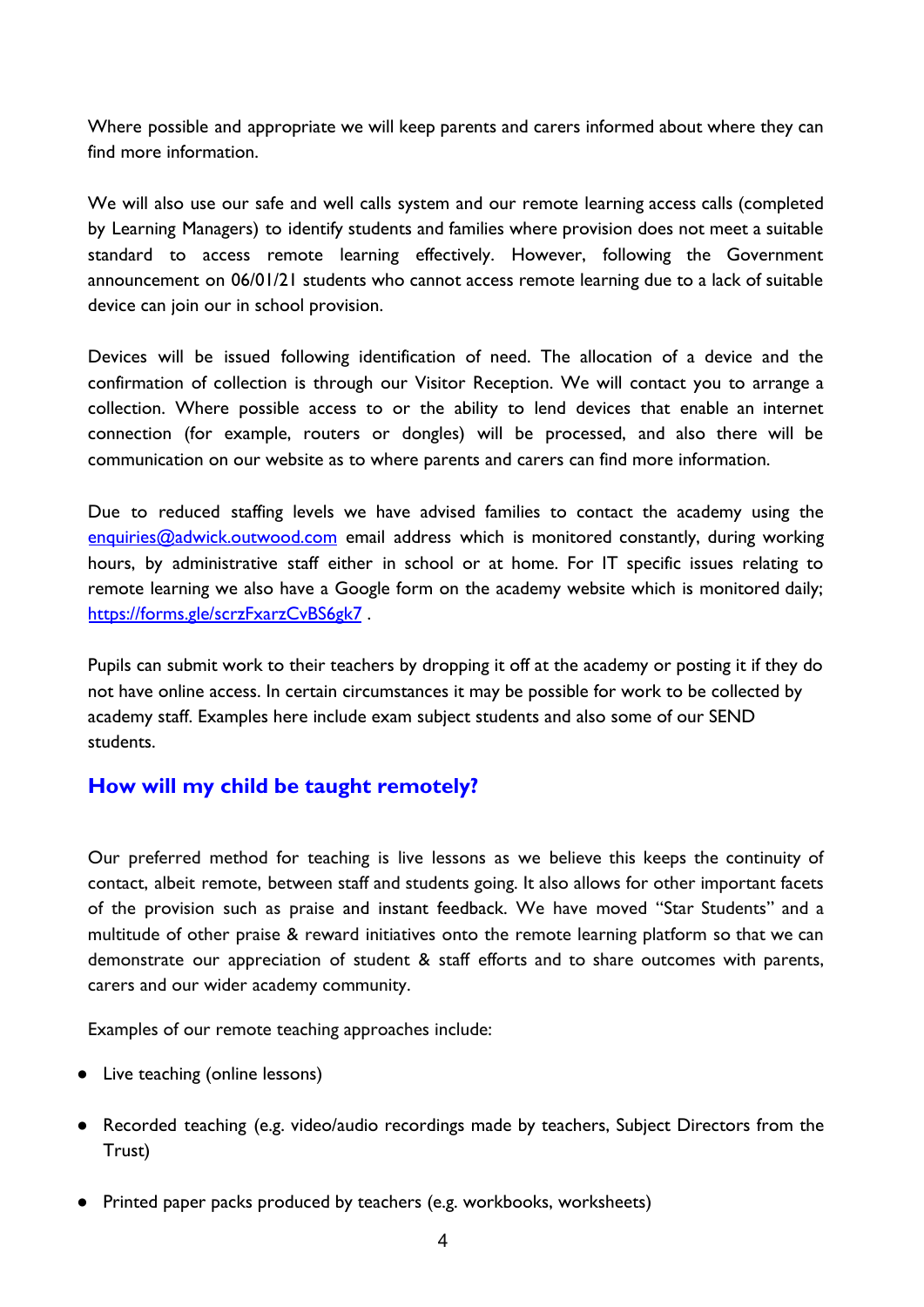- Textbooks and reading books pupils have at home
- Commercially available websites supporting the teaching of specific subjects or areas, including video clips or sequences. e.g., Hegarty Maths, GCSE Pod
- Long-term project work and/or internet research activities only where appropriate

## **Engagement and feedback**

## **What are your expectations for my child's engagement and the support that we as parents and carers should provide at home?**

We expect all students to access remote learning. Whilst we recognise it is not the same as, and we would much prefer to be able to offer, face to face teaching we are working hard to mirror our school provision as closely as possible. We have:

Very high expectations for pupils' engagement with remote education and expect access to every lesson of their timetabled week.

Expectations that standards of behaviour are exemplary to ensure our remote learning is as effective as possible. We also want to encourage as much collaboration within our live lessons as possible which requires students to be respectful of each other and act in a responsible manner.

Expectations that all students engage in lessons by answering questions when asked, either verbally or in writing through functions like Google Meet's 'chat' or applications like Jamboard. We also expect them to complete work to the best of their abilities.

Expectations of parental support in, for example, setting routines to support their son/daughter's education. We have maintained our modified school day that was introduced in September with staggered start times and breaks. This is to support continuity at the point in which we can return to school. This should support students and families in establishing and maintaining structure and routine.

Students attend the full 5 lessons and tutor time. Punctuality standards must be adhered to as we believe that this helps provide additional and necessary structure to their day.

Through our structured series of calls and contact points and through the availability of our email enquiries line we hope we will be able to support all of our families to overcome access issues to remote learning.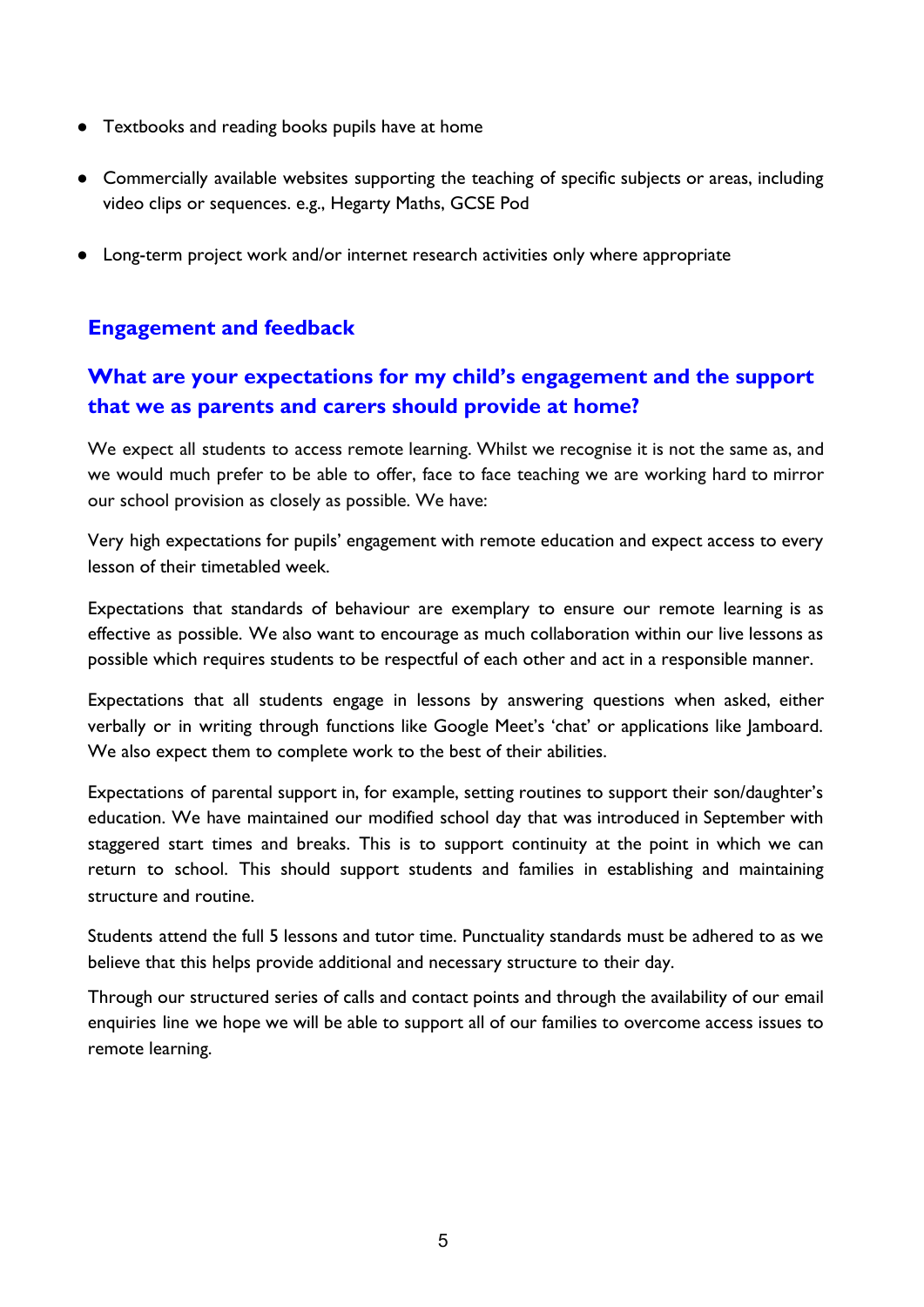## **How will you check whether my child is engaging with their work and how will I be informed if there are concerns?**

Teachers complete live registers at the start of each lesson. Attendance is monitored by SLT and Learning Managers and absentees are contacted to log on and attend. This also helps troubleshoot access issues. The tracking system we use allows real time attendance tracking to be possible.

Teaching staff will check pupils' engagement with remote education by using a range of teaching strategies. These may include extended writing tasks posted on the Google Classroom, exemplar questions from past papers followed by group solution modelling, comments asking for responses in the chat function, Jamboard collaboration tasks and targeted or randomly generated questioning using our Teacher Toolkit.

Where we have a concern regarding engagement or behaviour we will contact home and discuss this with the family. In the first instance this will either be teacher contact or Learning Manager contact. SLT will also support this process. Lessons are recorded so engagement and behaviour can be monitored as well as providing a catalogue of lessons that can be used for future learners.

#### **How will you assess my child's work and progress?**

Assessment of students' progress and giving feedback is crucial to the success of remote learning.

One effective method begins with modeling good practice and then providing an opportunity for students to respond or complete their own task. We use a variety of methods to model such as pre-prepared videos e.g. art skills in paint brush use or pastel crayons and workings out to maths questions.

We are able to use Google forms to assess and feedback on pupils' work as it provides both instant feedback by students/class group to the teacher, and more importantly to the students.

We will establish work tasks in Google Classroom to be handed in and marked. This can then receive individual feedback interspersed with whole class feedback. This may be delivered through modelling, a recording/video, an audio recording or a written response using a function on smartphones called speech to text.

Ongoing AfL (Assessment for Learning) is an integral part of teaching face to face and so we intend to keep that as an integral part of our teaching remotely. Examples include using the "polls" function of Google Meet, the "chat" function or a Jamboard. In addition we know that verbal feedback is crucial and this ties in with our approach to modelling and to praise.

Where possible we always want to provide our students with instant feedback on their work. This is partly due to the fact that we are not seeing them in person and so is even more important. Critical features of effective feedback are that it is timely and impactful. How this